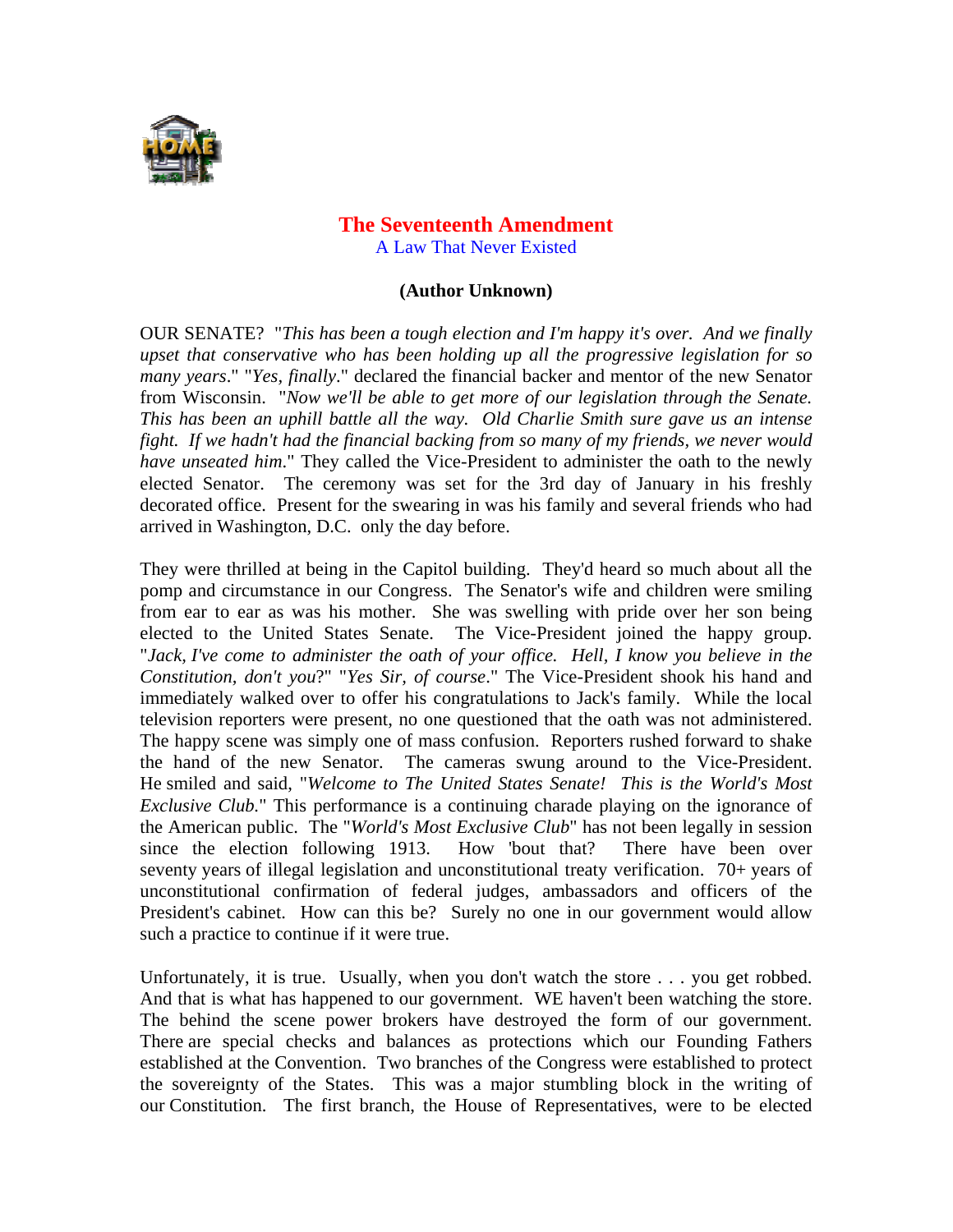directly by the people. The representation in the House would vary according to population. This is still true today. The Senate, our second branch, was set up to represent State interests in the new government. Each State has equal representation and voice in national affairs. Senators were elected by each respective State legislature. Consequently each State became an integral part in the formation of the new national government. They designed this to be the link between the State and national systems of government. One advantage to this system was our Senators were less vulnerable to graft and control by persons with other than honorable motives. Whenever State legislatures suspected Senators were not watching out for the State's interest in national affairs they were often replaced. This was the check and balance against the first branch which was elected by popular vote. (Documents Illustrative of the Formation of the Union of the American States, House Document No. 398,  $69<sup>th</sup>$  Congress, 1st Session,) (1965). This principle lasted until 1912. The power managers behind our government convinced the American people they had more wisdom than our Founding Fathers. They had an Amendment to our Constitution introduced into Congress proposing to give the election of Senators directly to the people. This Amendment had the net effect of destroying the sovereignty of State governments. The Secretary of State made the announcement on May 31, 1913. He declared the Amendment ratified by the legislatures of thirty-six of the forty-eight (sic) States. (ibid., footnote page 1071.)

Sounds innocent enough, doesn't it? Sounds all legal and constitutional. This is what the dudes in government want you to believe . . . but it's a lie, a fairy tale! Let's examine this sequence of errors. In fancy and boldly written letters, the introductory statement to our Constitution declares that WE THE PEOPLE established the Constitution for the United States of America. The key is WE THE PEOPLE. We granted permission to the new government for certain specified and limited powers. By so doing, we granted the new government operating powers and gave them jurisdiction over us. The document is full of '*thou shalt nots*'. Powers which were not granted cannot be assumed. Nor can any powers which were granted be enlarged or exceeded. The individual States were really jealous of their sovereignty. They all feared the powers given to the new national government were not sufficiently restricted. This fear of the smaller States of domination by the larger nearly wrecked the Constitutional Convention. They demanded a Bill of Rights be added to the new Constitution after ratification.

NO authority can be assumed by the national government -- the Tenth Amendment clearly spells out that the powers not delegated belong to the States or the people. This Amendment is the basis to determine whether the national government has permission to function in a given area. If the power was not delegated by us and spelled out in the document, they don't have it. This Amendment is the one the federal government chooses to ignore and probably wishes did not exist. Another basic assumption we have to acknowledge is only we can agree to any changes in the document. Therefore we are responsible for the operation of our government. They are responsible to us. To be President of the United States, a person MUST be a natural born citizen of the United States. (Art II, Sec 1) This is a fixed, explicit command. There are NO exceptions allowed. No emergency allowances or Amendment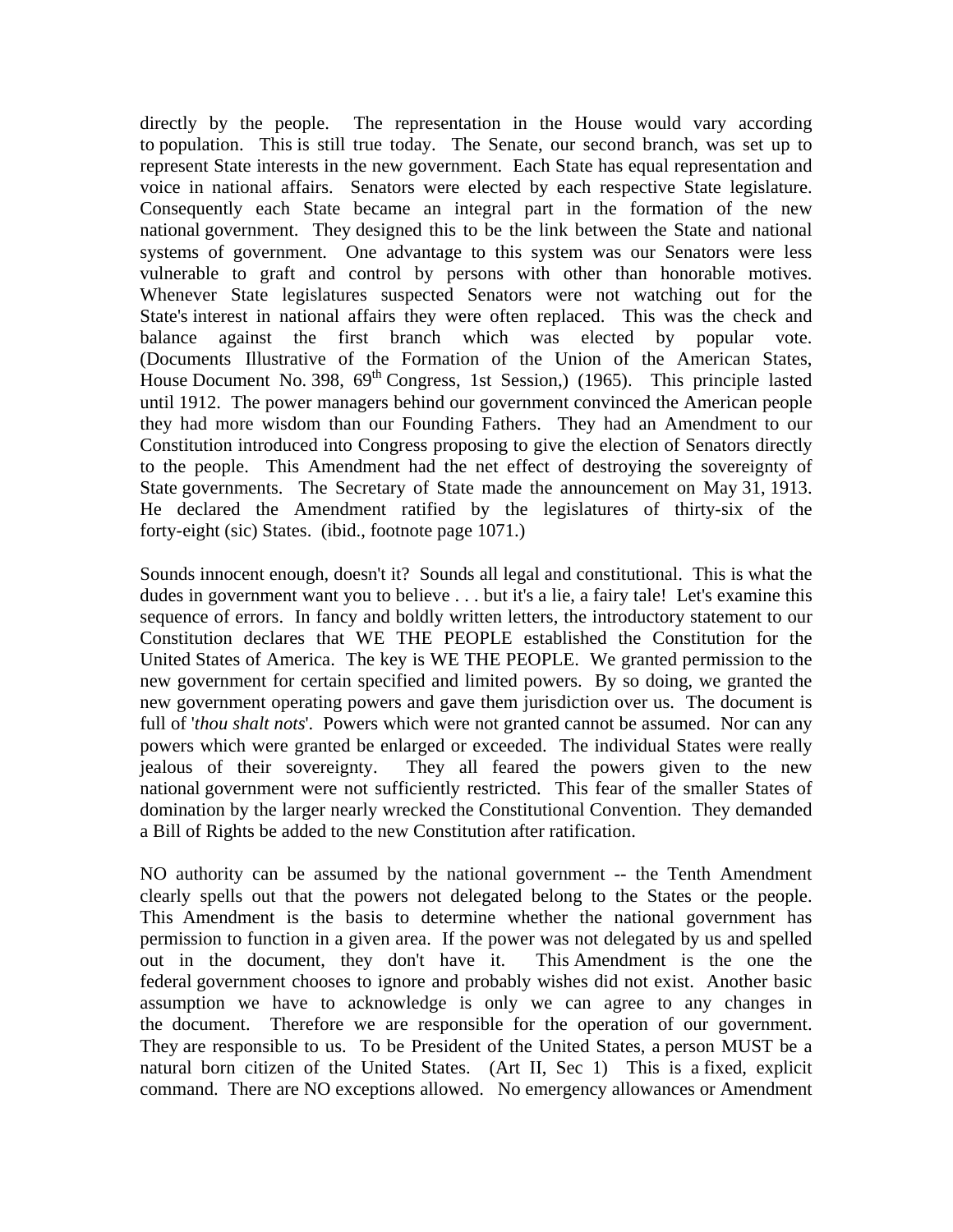saying anyone but a natural born citizen can be President. This is the only requirement in the entire document that a candidate be natural born. It's obvious the Founders put it there for a specific purpose. Philander C. Knox, play acting as Secretary of State, introduced the 17th Amendment into Congress in 1912. The man who was acting as President was William Howard Taft. Taft was born in Cincinnati, Ohio on September 15, 1857. SURPRISE ... Ohio was NOT admitted to the Union until August 7, 1953! At the time Taft was elected to be President Ohio was simply a territory. It was not a State which means he was not a natural born citizen. Our Constitution was violated. He was not eligible to be President by any stretch of your imagination! So our illustrious Congress hits the panic button in a frantic effort to correct a major mistake. In their infinite '*wisdom*', they passed a Joint Resolution admitting Ohio as a full and equal member of the union. (Public Law 204,  $83^{\text{rd}}$  Congress, 1st Session). Section 2 of that Resolution states:

## "*This joint resolution shall take effect as of March 1, 1803. Approved August 7, 1953*."

Quick arithmetic shows that to be backdated by 150 years. That's ex-post facto law. They CAN'T do it! It's a conspicuous violation of our Constitution which states: "*No . . . ex post facto law shall be passed*." (Art I, Sec 9) This was added protection for our citizens. An Act which was legal one day could not be declared illegal a day, a week, or even years later. NO law can be predated by one day. We didn't agree to any change through the Amendment process. That guaranteed protection of no ex post facto law is still the basic law of the land.

Another problem surfaces under this Public Law. They used a Resolution to make a law when the intent of the Founders was for only Bills to become law. Resolutions are to express an opinion or to censure some person or action but were never to become law. Taft was not President and his illegal lackeys such as Philander C Knox were not officials of the government. They introduced this Amendment illegally into Congress. It is therefore an unconstitutional act and of no legal consequence. The election of Senators is as it was in the beginning, by the Legislatures of the various states, NOT by popular vote. They have not been in session legally since 1913.

Wait . . . there's more! Let's look at the last two lines of Article V of our Constitution. "*. . . and that no State, without its consent, shall be deprived of its equal Suffrage in the Senate*." The '*Secretary of State*' announced in 1913 it had been ratified by the legislatures of thirty-six of the forty-eight states. Article V says 100% of the States have to agree to any change in their equal voice in the Senate. Not three-quarters as he announced. 100 PERCENT of the States must agree. Delaware and Utah objected to the Amendment and nine other States did not act on it. Another section of the Constitution was violated in defiance of the authority we granted. Thirty-six States have forced a change on the other States in their equal voting power in the Senate.

Some might say they still have equal suffrage since there are two Senators from each State. (Sounds like a weak bureaucratic argument.) However, they no longer represent primarily the interest of the State. Now they supposedly represent the interests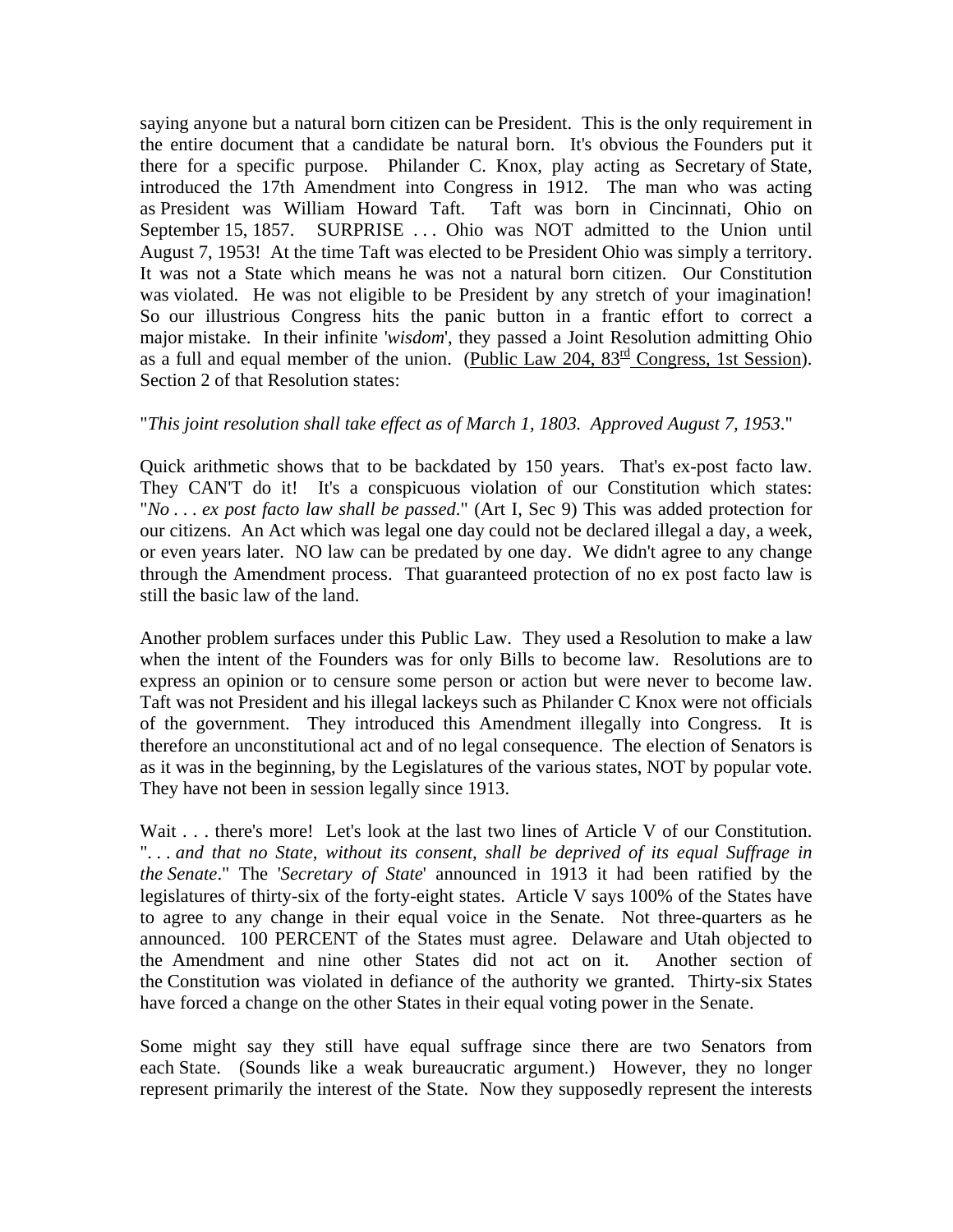of the people. All the States did not agree to allow for a change of equal voting power. These Acts constitute usurpation of powers we granted. For a definition of usurpation, in Black's Law Dictionary, we find: "*The unlawful seizure or assumption of sovereign power. The assumption of government or supreme power by force or illegally, in derogation of the constitution and of the rights of the lawful ruler*."

Isn't this exactly what we have just found has been happening to the authority we granted? George Washington, in his Farewell Address, made the following remark: "*Usurpation is the customary weapon by which free governments are destroyed*." Another admonition we have ignored. (Messages and Papers of the Presidents, J. D. Richardson, 1898) To quote Alexander Hamilton in The Federalist Papers, No. 78: "*There is no position which depends on clearer principles than that every act of a delegated authority, contrary to the tenor of the commission under which it is exercised, is void*." What they did is no good . . . they broke the law. (All references to '*Paper No. 78*' are from this book.)

Hamilton goes on further in the same paper to state: "*To deny this would be to affirm that the deputy is greater than his principle; that the servant is above his master; that the representative of the people are superior to the people themselves; that men acting by virtue of powers may do not only what their powers do not authorize, but what they forbid*." Madison, in Paper No. 62, makes clear the reasoning for the election of Senators by the States: "*In this spirit it may be remarked that the equal vote allowed to each State is at once a constitutional recognition of the portion of sovereignty remaining in the individual States and an instrument for preserving that residuary sovereignty*." "*No*  law or resolution can now be passed without the concurrence, first, of a majority of *the people, and then of a majority of the States*." Presently, we no longer have that guarantee of one branch of the Congress watching the actions of the other branch. The established check and balance was destroyed.

These people now go willy-nilly passing legislation in direct contradiction to the intent of our Founding Fathers. As one obvious example, in 1982 a money bill originated in the Senate. Can't be done legally. This is in direct violation of a crystal clear restriction in our Constitution which dictates: "*All Bills for raising Revenue shall originate in the House of Representatives; but the Senate may propose or concur with Amendments as on other Bills*." There was much heavy argument during the Constitutional Convention on this very issue of money bills. Is it becoming apparent that they now feel the servants are above the masters? After all, who in blazes are you? How do we correct this mess? I will be first to admit it will be difficult. There is no question they will be reluctant to give up their powers and positions. They're on the big gravy train and it's tough to derail. Phone calls and letters to the offices of your Senators would be a start. Letters to the Editors of local newspapers will alert other people. Let's start putting up some roadblocks to derail that train. Using Petitions For Redress of Grievances to Senators and Representatives will be a good tactic. It will be interesting to see what they have to say about it. State Legislatures will have to become involved in this fight. After all, it was their power in the national government and their sovereignty which was diluted